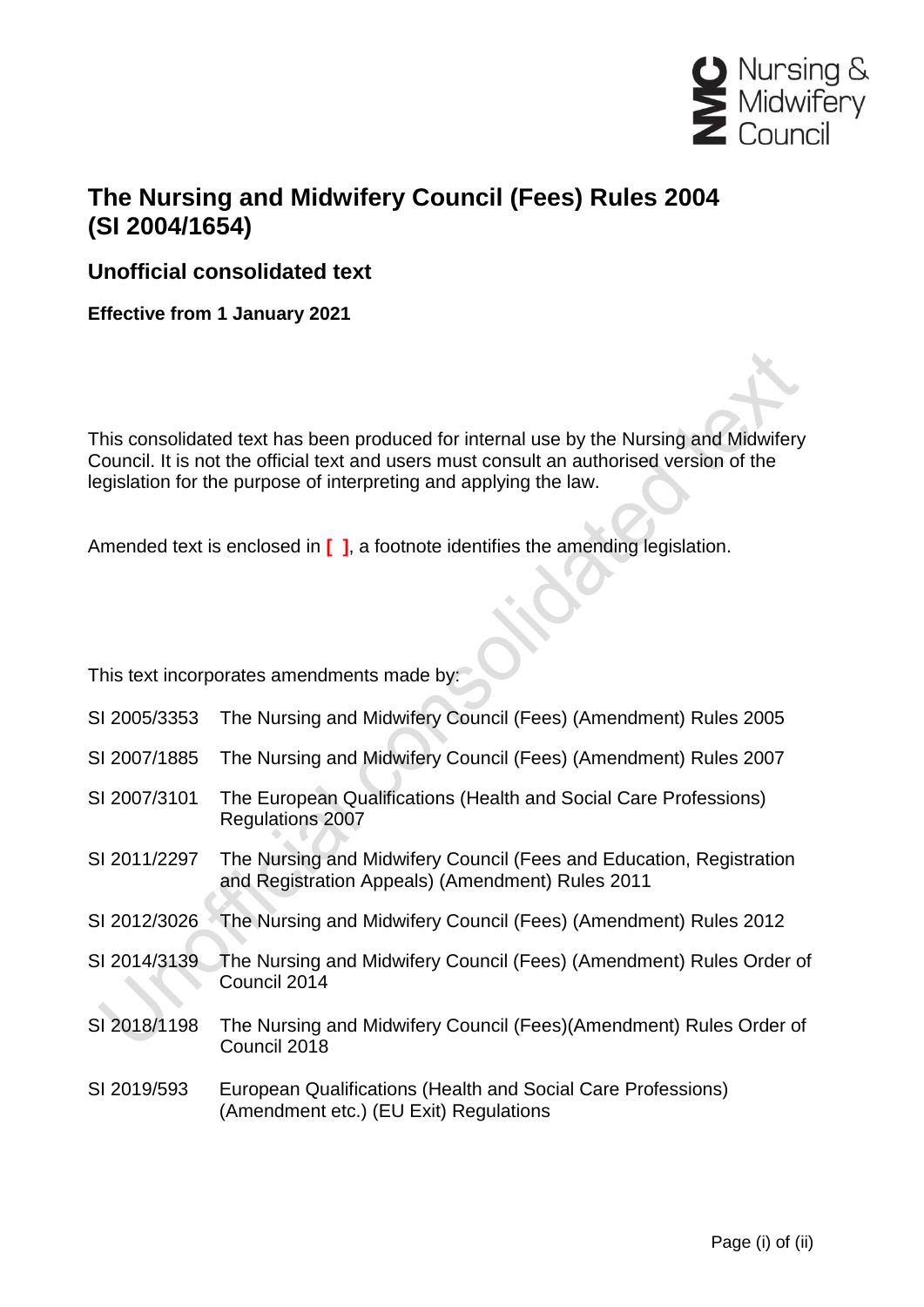Crown Copyright material is reproduced with the permission of the Controller of HMSO and the Queen's Printer for Scotland.

is consolidated text

Author (if required) and month yyyy example and month yyyy example and the Page ii of 2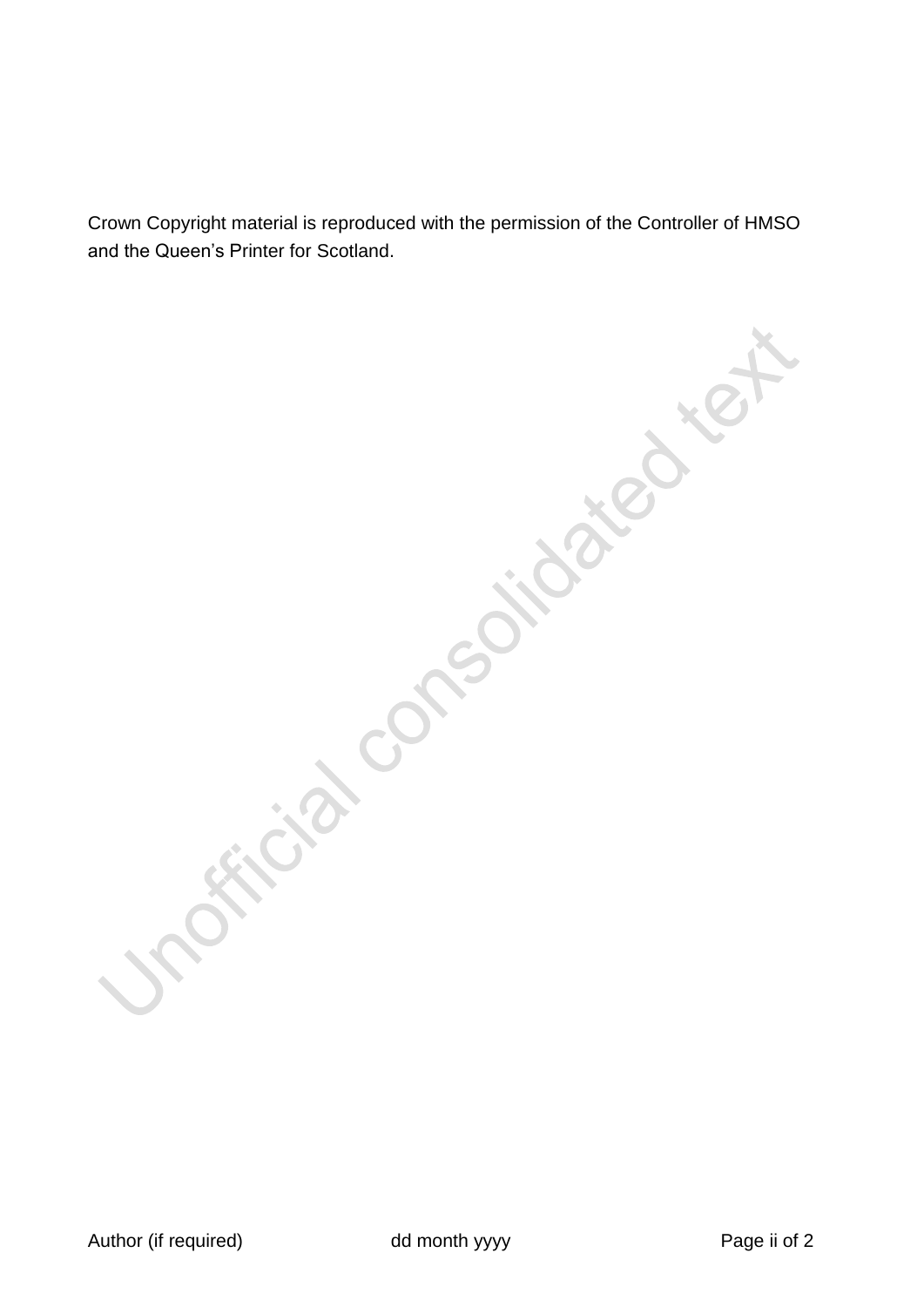# **THE NURSING AND MIDWIFERY COUNCIL (FEES) RULES 2004**

The Nursing and Midwifery Council in exercise of its powers under articles 7(1), 7(2), 33(7)(a) and 47(2) of the Nursing and Midwifery Order 2001 and of all other powers enabling it in that behalf and following consultation in accordance with articles 7(3) and 47(3) of that Order hereby makes the following Rules:

#### **Citation and commencement**

**1.** These Rules may be cited as the Nursing and Midwifery Council (Fees) Rules 2004 and shall come into force on 1st August 2004.

#### **Interpretation**

**2.** In these Rules—

"recordable qualification" means a qualification which is not a registrable qualification and which—

- (a) meets the standards set by the Council; or
- (b) is obtained outside the United Kingdom and which the Council is satisfied is equivalent to a qualification of the type referred to in paragraph (a);

"registrable qualification" means a qualification leading to admission to a part of the register; and

"the Order" means the Nursing and Midwifery Order 2001.

#### **Fees**

1

**3.** The fee to be paid in support of an application **[** , an evaluation or a retention **] 1** described in Column (2) of the table below shall be the fee specified in Column (3) opposite it—

| $\Box$ Column (1) Column (2) |                                                                                                                                                                  | Column (3)            |
|------------------------------|------------------------------------------------------------------------------------------------------------------------------------------------------------------|-----------------------|
| (a)                          | an application for registration where the applicant is<br>relying on article $13(1)(a)$ [ or (dd) ] <sup>2</sup> or article $13A$ ] <sup>3</sup> of<br>the Order | $[£120]$ <sup>4</sup> |
| (b)                          | an application for registration where the applicant is                                                                                                           | $[£153]$ <sup>5</sup> |

<sup>&</sup>lt;sup>1</sup> Substituted – SI 2005/3353, rule  $3(a)$ 

<sup>&</sup>lt;sup>2</sup> Substituted – SI 2019/593 Schedule 4, Part 1, Para 23(b)(i)

 $3$  Substituted – SI 2018/1198, rule 2(a)

<sup>4</sup> Substituted – SI 2014/3139, schedule

<sup>5</sup> Substituted – SI 2014/3139, schedule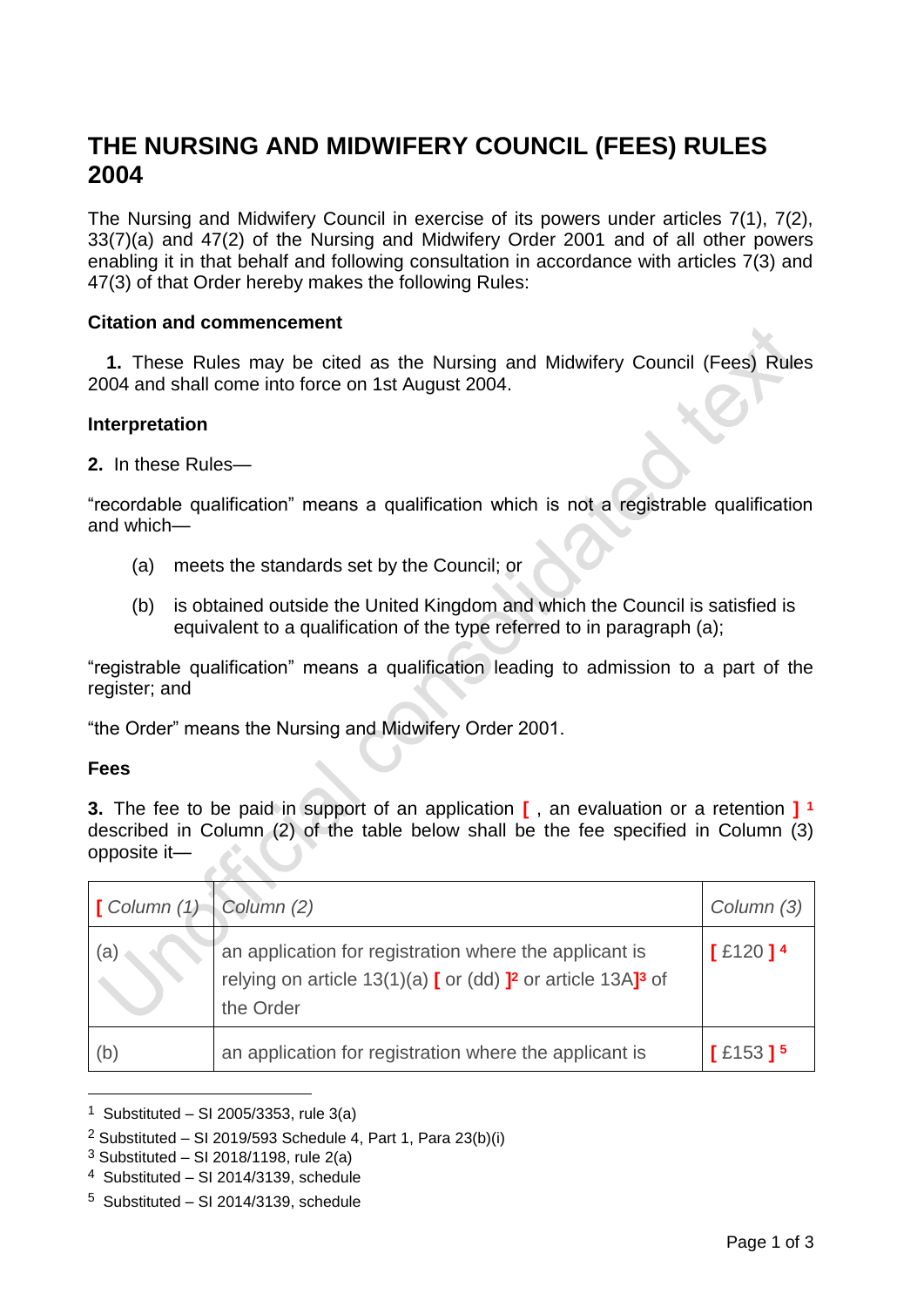|            | relying on article 13(1)(d) of the Order                                                                                                                                           |                        |
|------------|------------------------------------------------------------------------------------------------------------------------------------------------------------------------------------|------------------------|
|            |                                                                                                                                                                                    |                        |
| Column (1) | Column (2)                                                                                                                                                                         | Column (3)             |
| (c)        | an evaluation of the information where the applicant for<br>registration is relying on article 13(1) $[ ]^6 [ (d)$ or $(dd) ]^7$ of<br>the Order                                   | £140                   |
| (d)        | […                                                                                                                                                                                 | 1 <sup>8</sup>         |
| (e)        | an application for renewal of registration at the end of a<br>registration period                                                                                                  | $[£120]$ <sup>9</sup>  |
| (f)        | an application for readmission or restoration to the<br>register                                                                                                                   | $[£120]^{10}$          |
| (g)        | an application in connection with entering on the register<br>a registrable qualification made separately from an<br>application mentioned in $(a)$ , $(b)$ , $(e)$ or $(f)$ above | £23                    |
| (h)        | an application for entering on the register a recordable<br>qualification                                                                                                          | £25                    |
| (i)        | a retention of registration                                                                                                                                                        | $[£120]$ <sup>11</sup> |

### **[ Fee for retention of registration**

**4.**—(1) In respect of any registration period beginning on or after 1st January 2006, the registrant shall, except as provided for in paragraph (2), pay a fee for retention of registration (as prescribed in rule 3(i)) which shall be due—

- (a) where the registration period is a first registration period (determined in accordance with rule 10 of the Nursing and Midwifery Council (Education, Registration and Registration Appeals) Rules 2004), on the first and second anniversary of the last day of the month of registration; and
- (b) where the registration period is subsequent to a first registration period (determined in accordance with rule 10 of those Rules), on the first and

1

 $6$  Omitted – SI 2019/593 Schedule 4, Part 1, Para 23(b)(ii)

 $7$  Substituted - SI 2018/1198, rule 2(b)

 $8$  Omitted – SI 2019/593 Schedule 4, Part 1, Para 23(a)

<sup>&</sup>lt;sup>9</sup> Substituted – SI 2014/3139, schedule

<sup>10</sup> Substituted – SI 2014/3139, schedule

<sup>11</sup> Substituted – SI 2014/3139, schedule